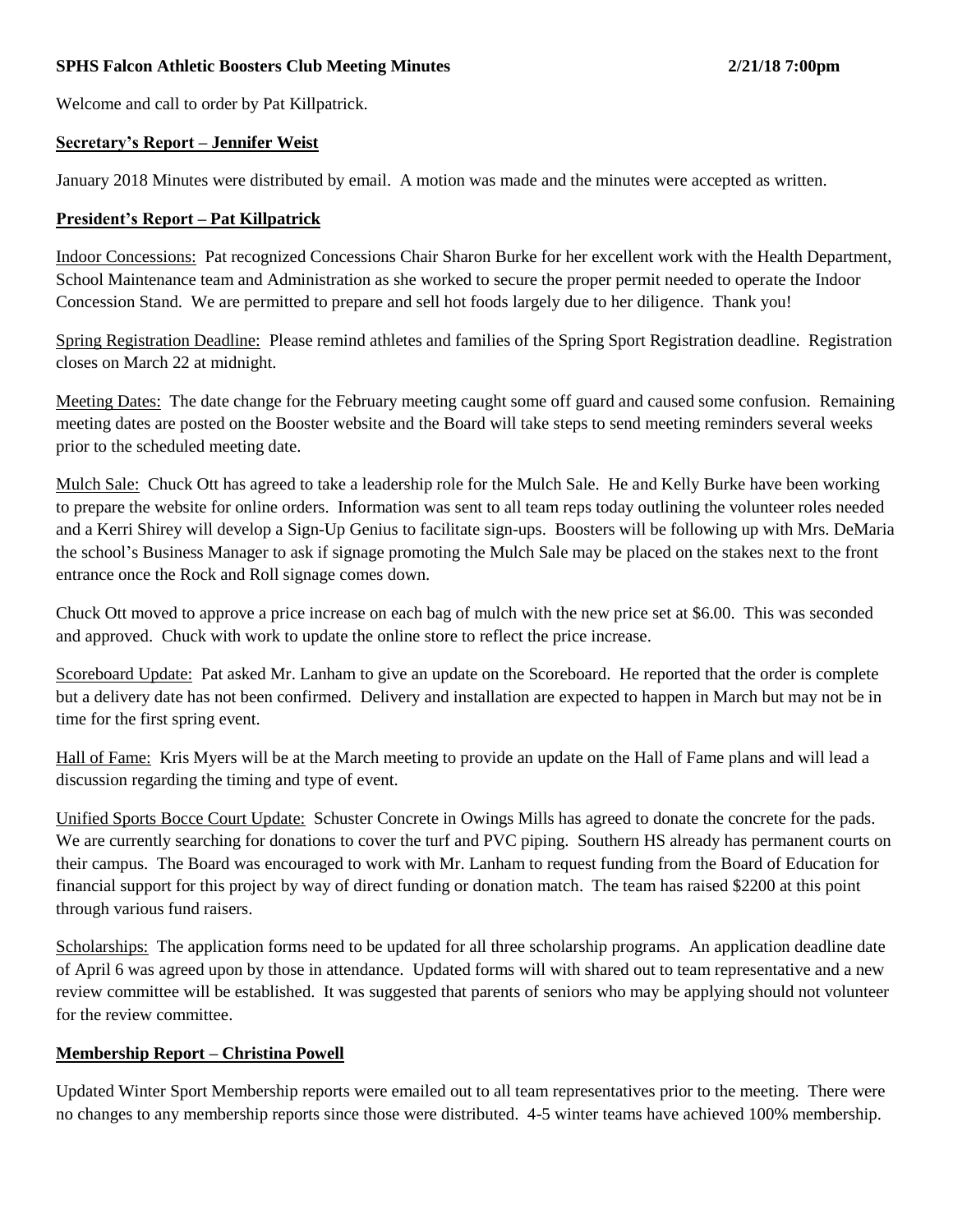So far 525 individuals have registered for Spring Sports. Please remind parents about duplicate membership payments as this continues to be an issue with each new season. Remember that coaches may approve the waiver of the membership fee for hardship cases. Please remind families about the importance of members and the \$10 per athlete incentive that teams receive when they achieve 100% membership.

Representatives were encouraged to attend parent meetings for their teams to speak on behalf of the Booster organization. If they cannot make their team's meeting, please reach out to the Executive Board members who will help cover meetings.

## **Treasurer's Report – Sharon Burke**

Team balance reports were distributed via hardcopy and team representatives were asked to review the data on their team reports and to report any discrepancies to Sharon. Sharon is transferring the documents to Google Sheets and expects to return to electronic distribution prior to the March meeting.

## **Concession Manager's Report – Sharon Burke**

Julianna White with the Health Department toured the Outdoor Concession building with Sharon and identified potential Health Code violations that needed to be addressed before the final inspection prior to opening. Sharon has started the process to request a Tennant Fit Out which is required prior to the installation of any equipment in the space. She has been pricing out equipment needed and is considering purchasing from Wagner's in Glen Burnie.

Sharon announced that she still needed volunteers to staff the concession stand during the Regional Wrestling Tournament that will be held at the school on Friday, February 23 and Saturday, February 24.

Sharon also asked for assistance with managing the Outdoor Concession Stand in the spring season. The number of games and sports potentially requesting concessions is a bit overwhelming and will require others to step up to help not only to man the stand but also to serve as a Stand Manager.

## **Vice President's Report – Bob Hallet**

Good luck to all teams as they go into end of season tournaments and Championships.

## **Athletic Director Report – Dave Lanham**

Dave congratulated Swimming and Indoor Track for winning County Championships. The end of season tournament is about to start for both Boys and Girls Basketball.

When the Stadium opens the public access will be through the lot immediately adjacent to it. The parking in the new lot will be offered during the school day to Seniors with priority to those students without parking that have internships, those with mobility needs and student athletes. There are approximately 100 spots available in this new lot.

The fields will all be ready for spring tryouts.

## **New Business**

# **Funding Request for Flag Pole Banners and UA Lanyards:**

A funding request from Mr. Lanham was shared out to the membership prior to the meeting outlining pricing for the purchase of light pole banners, table clothes and UA lanyards. The total cost of the proposal as shared was \$6267. Prior to a motion, the membership requested a reduction in the number of UA lanyards to be ordered from 500 to 100 (50 for Dave and 50 to be sold through the outdoor concession stand). This dropped the price down to \$5247. A motion was made to approve the amended order and the motion was approved.